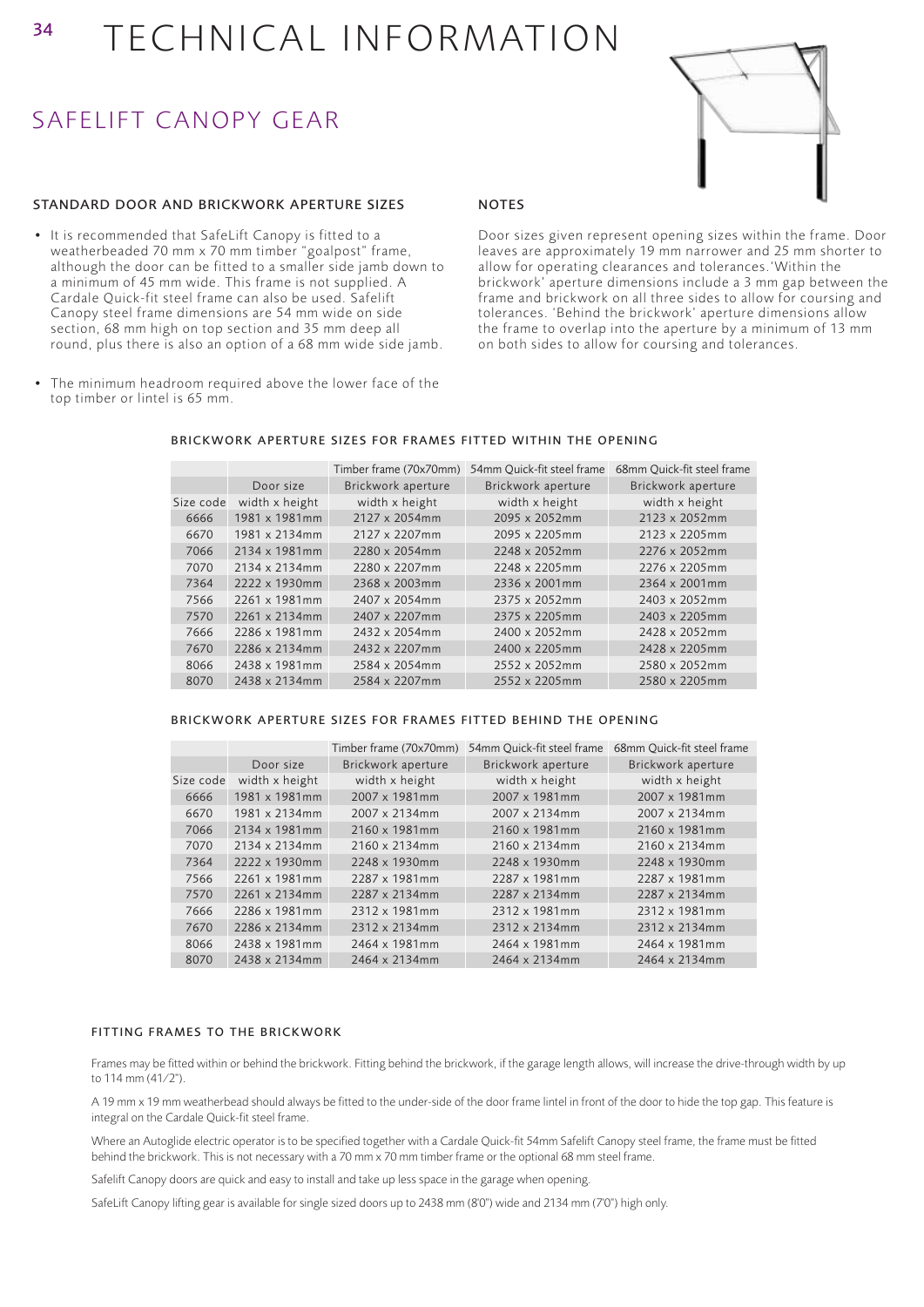### SAFELIFT CANOPY GEAR

Fitting to timber frame, **within the brickwork aperture**



70mm x 70mm [2 3/4" x 23/4"] timber frame to be supplied and fixed by the customer

Fitting to Cardale 54 mm Quick-fit steel SafeLift frame, **within the brickwork aperture**



Fitting to Cardale 68 mm Quick-fit steel SafeLift frame, **within the brickwork aperture**



OPENING ARCS OF TRAVEL **Cardale 1981 mm [6'6"] high SafeLift Trackless Canopy doors**



Fitting to timber frame, **behind the brickwork aperture**



Fitting to Cardale 54 mm Quick-fit steel SafeLift frame, **behind the brickwork aperture**



Fitting to Cardale 68mm Quick-fit steel SafeLift frame, **behind the brickwork aperture**



#### **Cardale 2134 mm [7'0"] high SafeLift Trackless Canopy doors**



www.cardale.com Tel: 0800 581 082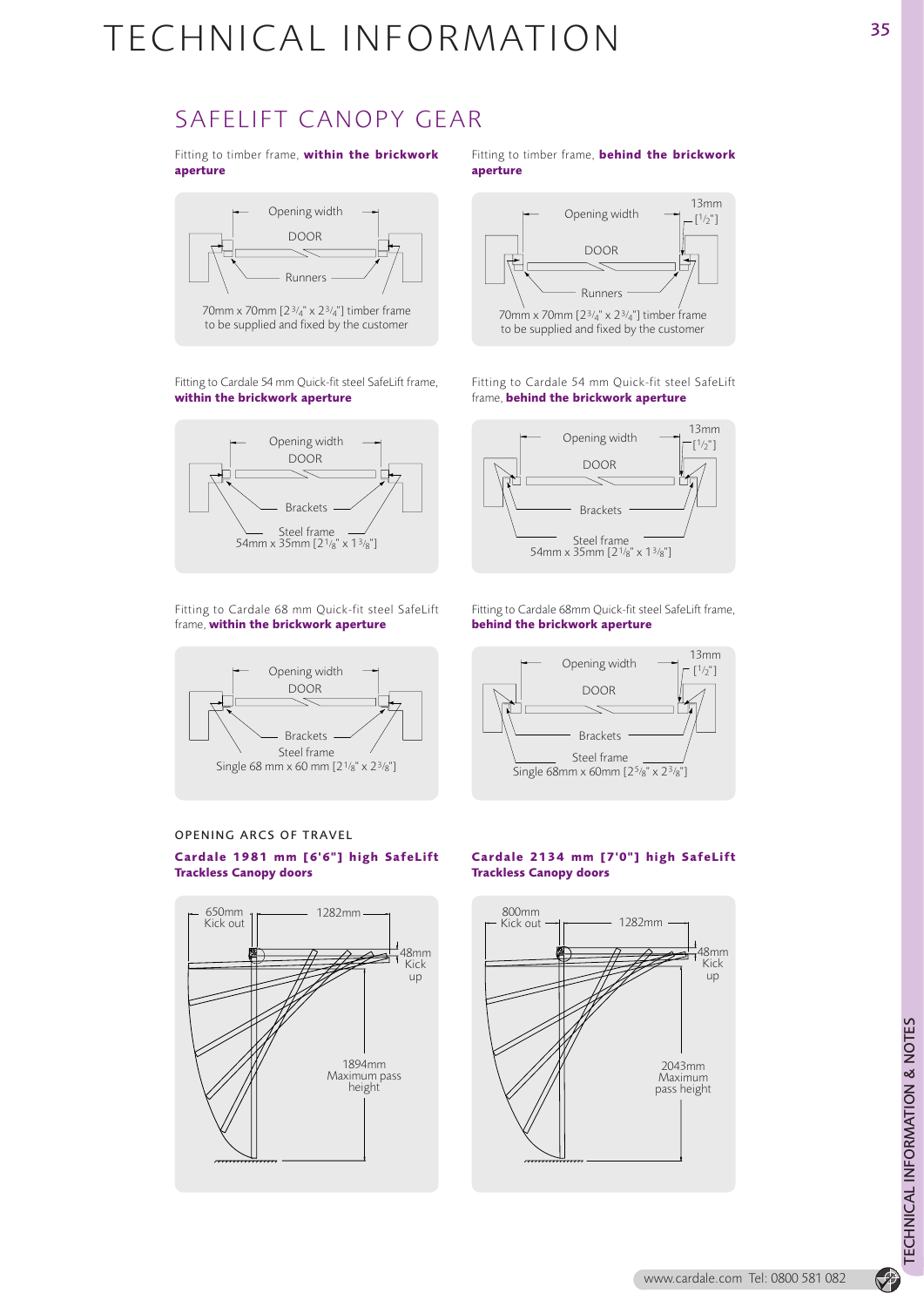## SLIDEAWAY RETRACTABLE GEAR MAXIMIZER II® RETRACTABLE GEAR

#### STANDARD DOOR AND BRICKWORK APERTURE SIZES

- Cardale Slideaway Retractable door gear should be fitted to a weatherbeaded 70 mm x 70 mm standard timber 'goalpost' frame (not supplied). Alternatively Slideaway single and double doors up to 4876 mm may be fitted to a Cardale Quick-fit steel Slideaway frame (single door dimensions = 68 mm wide by 60 mm deep all round, double door dimensions = 68 mm wide x 75 mm deep all round).
- The minimum headroom required above the lower face of the top timber or lintel is 43 mm for double doors, 38.5 mm for single doors.
- Optional Maximiser II retractable lifting gear is available for single sized Cardale doors up to 2438 mm (8'0") wide by 2286 mm (7'6") high only.

#### NOTES

- Door sizes given are for opening sizes within the frame. Door leaves are approximately 19 mm narrower and 25 mm shorter than the dimensions given to allow for clearances and tolerances.
- In use, single and double slideaway lifting gear reduces drive through width by 114 mm (4 1⁄2") and height by 127 mm (5"). With optional Maximizer II gear there is no reduction in drive through width up to 1050 mm from the ground on 1981 mm high doors (1200 mm on 2134 mm high doors), and only an 80 mm reduction in height.
- 'Within the brickwork' aperture dimensions include a 3 mm gap between the frame and brickwork on all three sides to allow for coursing and tolerances.
- 'Behind the brickwork' aperture dimensions allow the frame to overlap into the aperture by 13 mm on both sides to allow for coursing and tolerances.
- Slideaway frames for single and double doors are also available 7'6" high for single doors and 8'0" high for double doors.
- Special size frames are available in any size from 6'6" x 6'1" to 16' 0" x 8'0".

#### BRICKWORK APERTURE SIZES FOR FRAMES FITTED WITHIN THE OPENING

|             |                | Timber frame (70x70mm) | Quick-fit steel frame |
|-------------|----------------|------------------------|-----------------------|
| <b>Size</b> | Door size      | Brickwork aperture     | Brickwork aperture    |
| code        | width x height | width x height         | width x height        |
| 6666        | 1981 x 1981mm  | 2127 x 2054mm          | 2123 x 2052mm         |
| 6670        | 1981 x 2134mm  | 2127 x 2207mm          | 2123 x 2205mm         |
| 7066        | 2134 x 1981mm  | 2280 x 2054mm          | 2276 x 2052mm         |
| 7070        | 2134 x 2134mm  | 2280 x 2207mm          | 2276 x 2205mm         |
| 7364        | 2222 x 1930mm  | 2368 x 2003mm          | 2364 x 2001mm         |
| 7566        | 2261 x 1981mm  | 2407 x 2054mm          | 2403 x 2052mm         |
| 7570        | 2261 x 2134mm  | 2407 x 2207mm          | 2403 x 2205mm         |
| 7666        | 2286 x 1981mm  | 2432 x 2054mm          | 2428 x 2052mm         |
| 7670        | 2286 x 2134mm  | 2432 x 2207mm          | 2428 x 2205mm         |
| 8066        | 2438 x 1981mm  | 2584 x 2054mm          | 2580 x 2052mm         |
| 8070        | 2438 x 2134mm  | 2584 x 2207mm          | 2580 x 2205mm         |
| 1466        | 4267 x 1981mm  | 4413 x 2054mm          | 4413 x 2052mm         |
| 1470        | 4267 x 2134mm  | 4413 x 2207mm          | 4413 x 2205mm         |

#### BRICKWORK APERTURE SIZES FOR FRAMES FITTED BEHIND THE OPENING

|             |                | Timber frame (70x70mm) | Ouick-fit steel frame |
|-------------|----------------|------------------------|-----------------------|
| <b>Size</b> | Door size      | Brickwork aperture     | Brickwork aperture    |
| code        | width x height | width x height         | width x height        |
| 6666        | 1981 x 1981mm  | 2007 x 1981mm          | 2007 x 1981mm         |
| 6670        | 1981 x 2134mm  | 2007 x 2134mm          | 2007 x 2134mm         |
| 7066        | 2134 x 1981mm  | 2160 x 1981mm          | 2160 x 1981mm         |
| 7070        | 2134 x 2134mm  | 2160 x 2134mm          | 2160 x 2134mm         |
| 7364        | 2222 x 1930mm  | 2248 x 1930mm          | 2248 x 1930mm         |
| 7566        | 2261 x 1981mm  | 2287 x 1981mm          | 2287 x 1981mm         |
| 7570        | 2261 x 2134mm  | 2287 x 2134mm          | 2287 x 2134mm         |
| 7666        | 2286 x 1981mm  | 2312 x 1981mm          | 2312 x 1981mm         |
| 7670        | 2286 x 2134mm  | 2312 x 2134mm          | 2312 x 2134mm         |
| 8066        | 2438 x 1981mm  | 2464 x 1981mm          | 2464 x 1981mm         |
| 8070        | 2438 x 2134mm  | 2464 x 2134mm          | 2464 x 2134mm         |
| 1466        | 4267 x 1981mm  | 4293 x 1981mm          | 4293 x 1981mm         |
| 1470        | 4267 x 2134mm  | 4293 x 2134mm          | 4293 x 2134mm         |

## SLIDEAWAY

#### DRIVE-THROUGH CLEARANCES

(Double sized Slideaway doors up to 4876 mm (16' 0") wide by 2286 mm (7'6") high only & single Euro Oak doors)



## MAXIMIZER II ®

#### DRIVE-THROUGH CLEARANCES

(single sized Slideaway doors up to 2438 mm (8'0") wide by 2286 mm (7'6") high only. Euro Oak doors all requires Slideaway gear - see left)



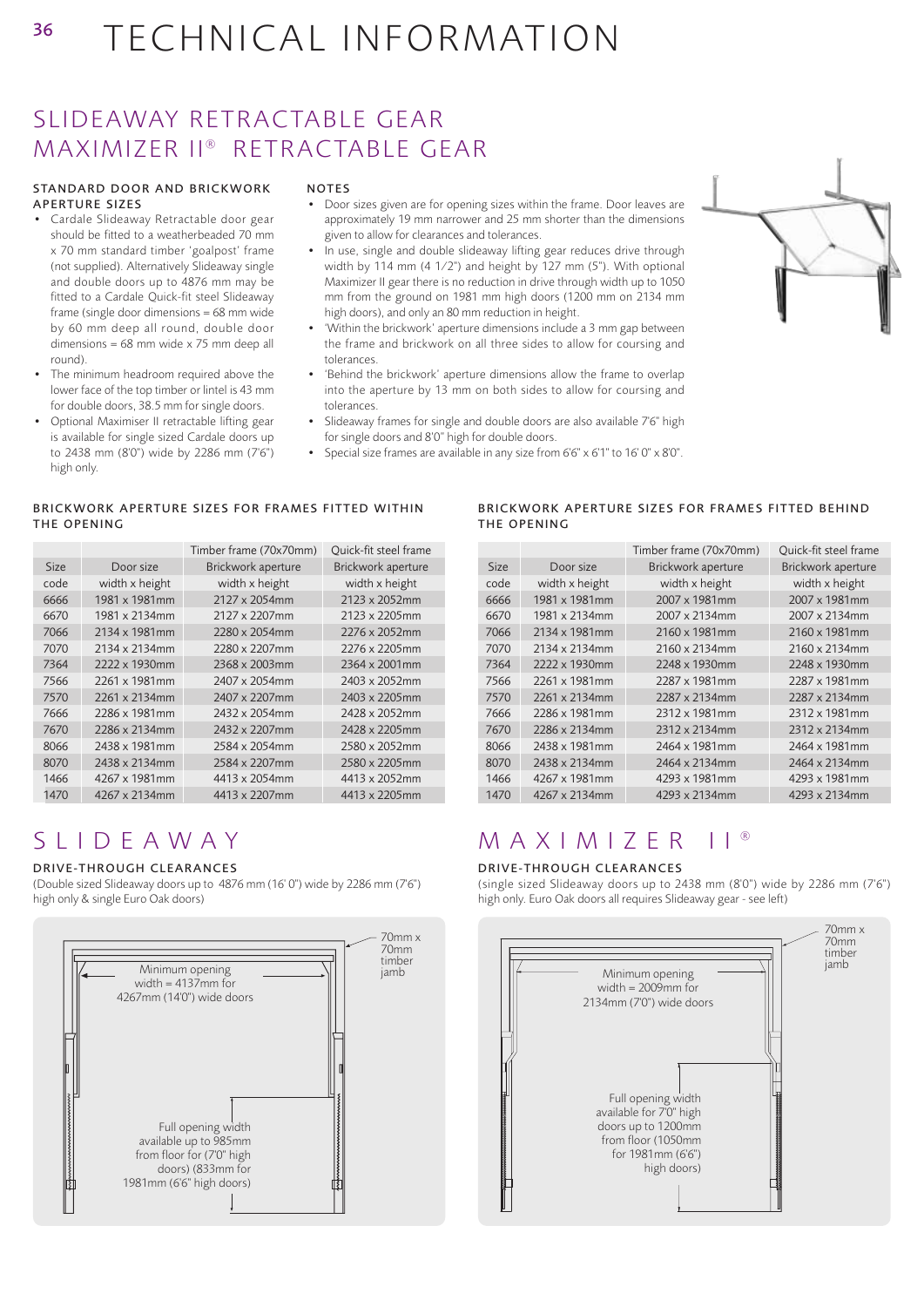## SLIDEAWAY RETRACTABLE GEAR MAXIMIZER II® RETRACTABLE GEAR

#### Fitting to timber frame, **within the brickwork aperture**



Fitting to Cardale Quick-fit steel Slideaway frame, **within the brickwork aperture**



#### Fitting to timber frame, **behind the brickwork aperture**



Fitting to Cardale Quick-fit steel Slideaway frame, **behind the brickwork aperture**



#### FITTING FRAMES TO THE BRICKWORK

Frames may be fitted within or behind the brickwork as per the drawings shown. Fitting behind the brickwork, if the garage length allows, will increase drive-through width by up to 114 mm (4 1⁄2").

A 19 mm x 19 mm weatherbead should be fitted to the underside of the door frame lintel in front of the door to hide the top gap. This feature is integral on the Cardale Quick-fit steel frame.

Slideaway doors offer exceptionally smooth opening action and are ideal for electric operation.

#### OPENING ARCS OF TRAVEL



KEY

|             | 1981mm (6'6")      | 2134mm (7'0")      |  |
|-------------|--------------------|--------------------|--|
| <b>Size</b> | high single        | high single        |  |
| Code        | Maximizer II doors | Maximizer II doors |  |
| A           | 880mm              | 1030mm             |  |
| B           | 1877 <sub>mm</sub> | 1877 <sub>mm</sub> |  |
| $^{\ast}$ C | <b>116mm</b>       | 268mm              |  |
| D           | 38.5mm             | 38.5mm             |  |
| F           | 1884mm             | 2030mm             |  |
|             |                    |                    |  |
|             | 1981mm (6'6")      | 2134mm (7'0")      |  |
| Size        | high double        | high double        |  |
| Code        | Slideaway doors    | Slideaway doors    |  |
| A           | 900 <sub>mm</sub>  | 1040mm             |  |
| B           | 1877 <sub>mm</sub> | 1877 <sub>mm</sub> |  |
| C           | 131mm              | 283mm              |  |
| D           | 43mm               | 43 <sub>mm</sub>   |  |
| E           | 1890mm             | 2040mm             |  |
|             |                    |                    |  |

 $\bigcirc$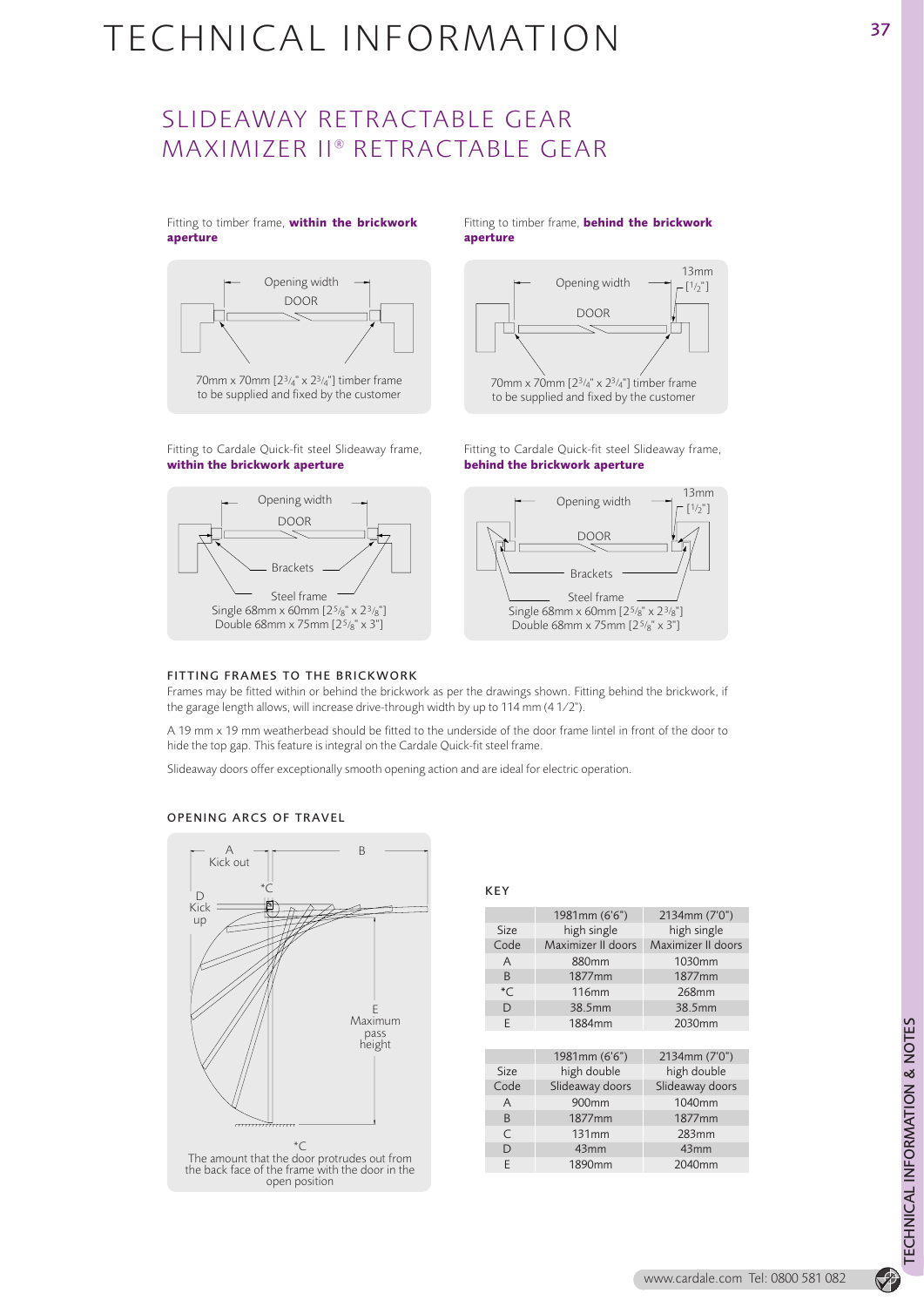### SIDE HINGED DOORS PERSONNEL DOORS

38

Brickwork aperture sizes for frames fitted within the opening

| Timber frame or Steel frame                             |                |                       |  |  |
|---------------------------------------------------------|----------------|-----------------------|--|--|
| $(70 \times 70 \text{ mm})$ $(65 \times 75 \text{ mm})$ |                |                       |  |  |
|                                                         | Door size      | Aperture              |  |  |
| Size code                                               | width x height | width x height        |  |  |
| 6666                                                    | 1981 x 1981 mm | 2127 x 2054 mm        |  |  |
| 6670                                                    | 1981 x 2134 mm | $2127 \times 2207$ mm |  |  |
| 7066                                                    | 2134 x 1981 mm | 2280 x 2054 mm        |  |  |
| 7070                                                    | 2134 x 2134 mm | 2280 x 2207 mm        |  |  |
| 7666                                                    | 2286 x 1981 mm | 2432 x 2054 mm        |  |  |
| 7670                                                    | 2286 x 2134 mm | 2432 x 2207 mm        |  |  |
| 8066                                                    | 2438 x 1981 mm | 2584 x 2054 mm        |  |  |
| 8070                                                    | 2438 x 2134 mm | 2584 x 2207 mm        |  |  |

• Door sizes given are for opening sizes within the frame.

• Aperture sizes include a minimum 3 mm gap between the frame and the brickwork on all three sides to allow for coursing and tolerances.

Fitting the frames to the brickwork Frames should be fitted within the brickwork as per



70 mm x 70 mm [23 /4" x 23 /4"] timber frame to be supplied and fixed by the customer



- Side hinged doors are supplied pre-framed as standard and come complete with a brass effect Euro profile night latch and deadlock, a pair of door stays, two monkey tail shoot bolts and four anti-drop anchored dog bolt hinges per door leaf.
- A luxury pack with three point locking for the active leaf and "monkey fur" draft sealing is available as an option.



• Doors are supplied to open outwards with the lock on the right when viewed from the outside. Left hand opening is available as an option.

#### Standard Configuration

Left hand front hinge outward opening



#### Option 1 Right hand front hinge outward opening



• Personnel doors are supplied pre-framed as standard and come complete with a brass effect Euro profile night latch and deadlock and four anti-drop anchored dog bolt hinges per door leaf.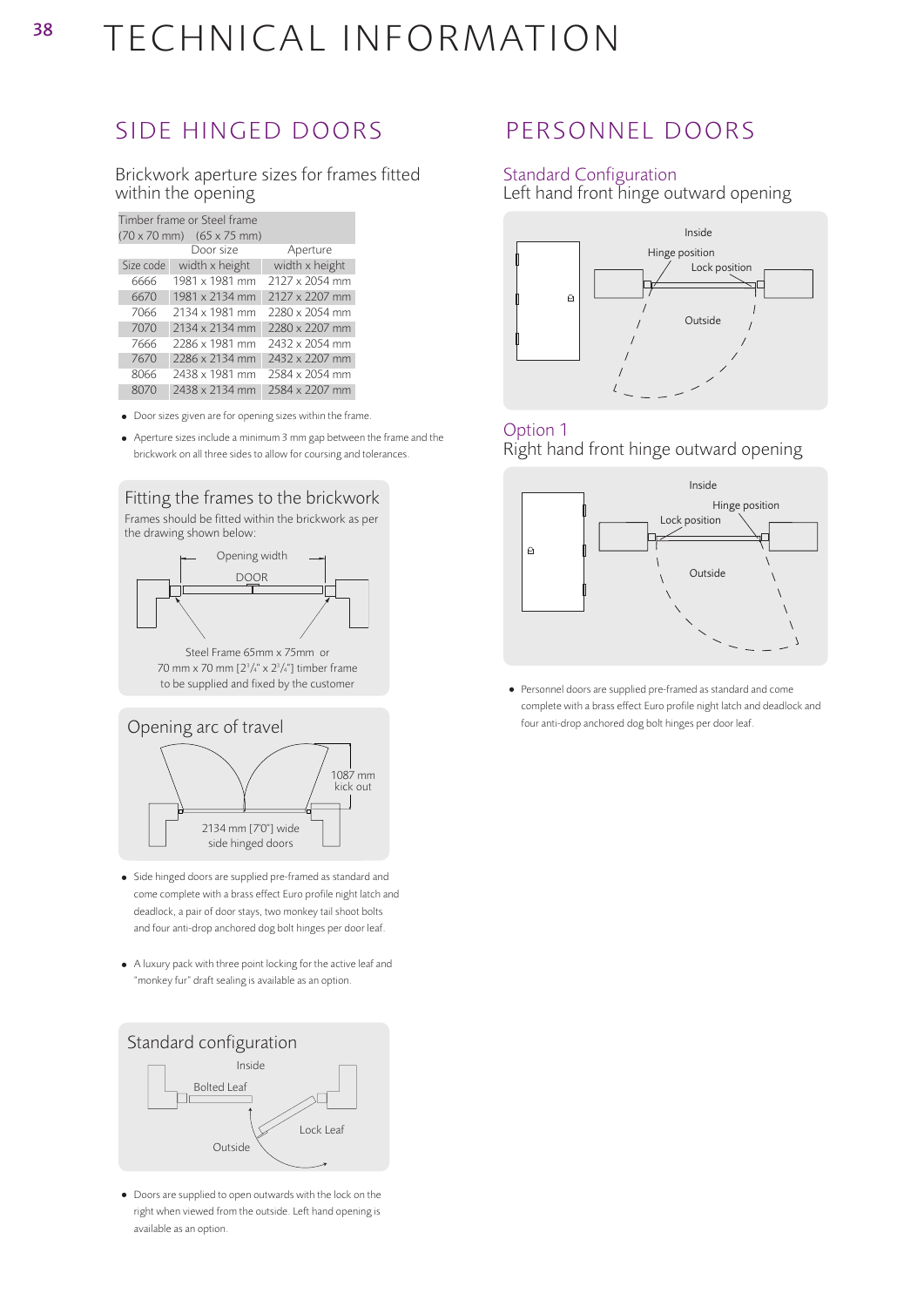## CARTECK SECTIONAL DOORS



#### $S$  HEADROOM REQUIREMENT

| Equipment        |     | Headroom (mm) Drive through height* |
|------------------|-----|-------------------------------------|
| Flectric drive   | 115 | unrestricted                        |
| Manual operation | 115 | $-150**$                            |

- B Opening width (= order size)
- $\oplus$  Opening height (= order size)\*
- \*\* Unrestricted with detent clip

#### $\bigcirc$  MAX STRUCTURAL DEPTH WITH AUTOMATION

= Boom length + Operator head length

#### $\mathbb M$  MAX STRUCTURAL DEPTH WITHOUT AUTOMATION

| width (mm)   | max structural depth |
|--------------|----------------------|
| 2000 to 2750 | 2870                 |
| 2751 to 5500 | 3045                 |
| 2751 to 5300 | 3170                 |
| 2000 to 5000 | 3395                 |
| 2000 to 4750 | 3520                 |
| 2000 to 4000 | 3645                 |
|              |                      |





| <b>BETWEEN REVEAL FIXING</b><br>KIT DETAIL |                |
|--------------------------------------------|----------------|
|                                            |                |
|                                            |                |
|                                            | <b>Min 90</b>  |
|                                            | <b>Max 100</b> |

| Thermal transmittance (DIN EN ISO 12428)               | $U = 0.56 W/m^2k$ (40 mm panel)                  |
|--------------------------------------------------------|--------------------------------------------------|
|                                                        | $U = 1.3 W/m2k$ (door leaf without glazing only) |
|                                                        | $U = 2.0 W/m2k$ (complete door without glazing)  |
| Air permeability of joints (DIN EN 12426)              | Class 2                                          |
| Wind load (DIN EN 12424)                               | Class 5                                          |
| Resistance to water penetration (DIN EN 12425) Class 3 |                                                  |
| Fire behaviour (DIN EN 4102)                           | Door leaf component: Construction material       |
|                                                        | class B2 (standard level of flammability)        |
|                                                        |                                                  |

N.B.: \* The drive through height is the distance from the surface of the finished floor to the lower edge of the head or bottom edge of the door in the open position, whichever is the lower. When planning, please bear in mind that this distance is reduced if screed or asphalt is applied.

P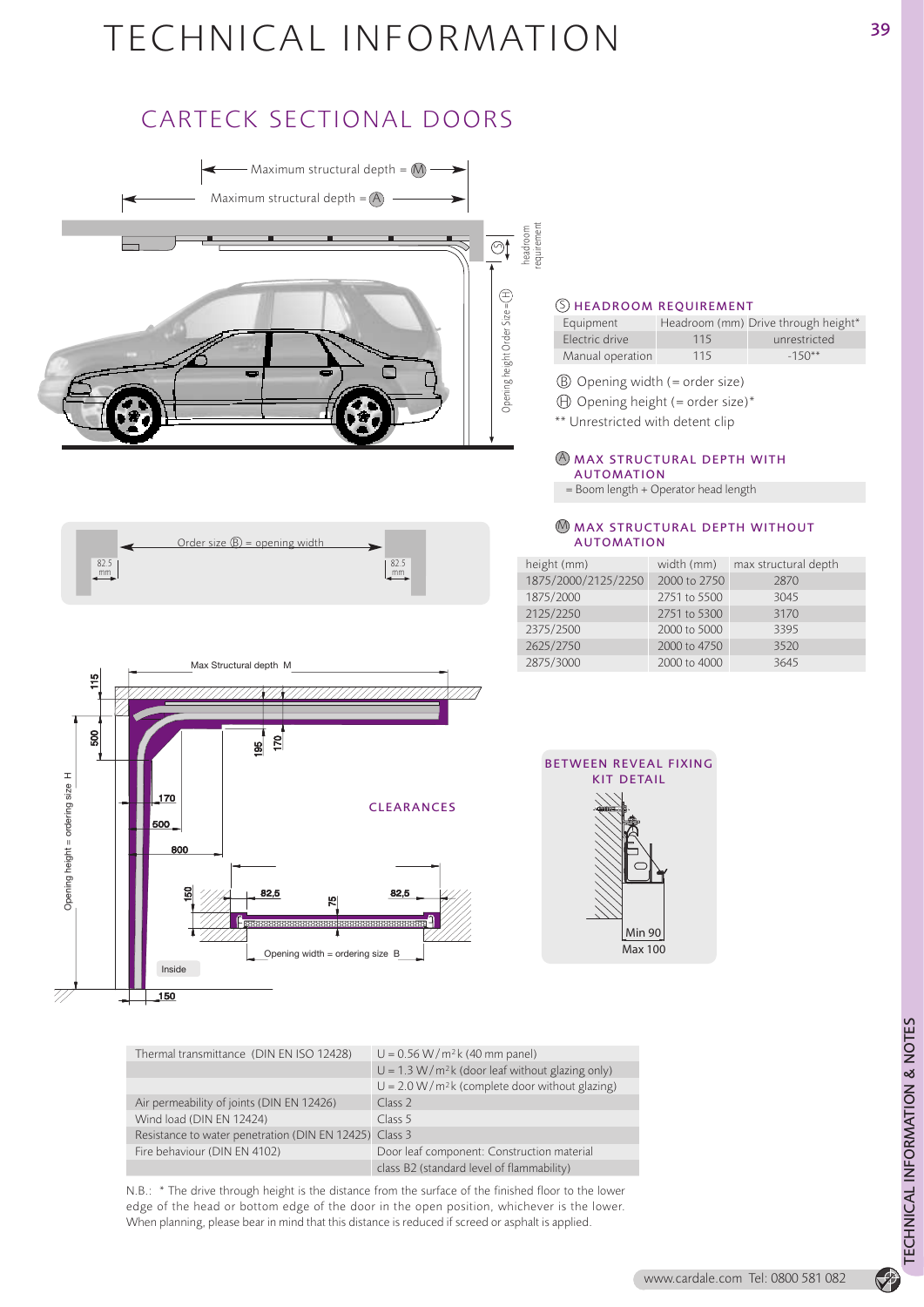# <sup>40</sup> TECHNICAL INFORMATION

### STEEL-LINE ROLLER DOORS

#### STANDARD DOOR AND BRICKWORK APERTURE SIZES

- Steel-line roller doors are specified by curtain size and made to measure in 5 mm (3⁄16") increments from 900mm (3'0") wide x 1200 mm (4'0") high to 5100 mm (16' 9") wide x 3050 mm (10' 0") high.
- Widths up to 3404 mm (11' 2") are classed as 'A' series. Widths above this are classed as 'AA' series.
- When correctly installed the door curtain should overlap the opening width on both sides by a minimum of:
	- 25 mm each side for 'A' series doors without Rollguard
	- 50 mm each side for 'AA' series doors without Rollguard
	- 35 mm each side for all doors supplied with Rollguard

#### HEADROOM

The minimum clearance between the bottom of the lintel and the ceiling will vary according to the door height required, as illustrated below.

#### NOTES

- The clearance must extend back into the garage by 500 mm for all door heights.
- The stated headroom is only necessary if the door roll is to be hidden from outside view. In cases of reduced headroom, the roll can be fixed lower, however there will be a corresponding reduction in drive-through height.
- The drive-through height will be a minimum of 80 mm less than the opening height.



| Minimum clearance required per side |                  |                      |  |
|-------------------------------------|------------------|----------------------|--|
| Door type                           | Manual door      | Automatic door       |  |
|                                     |                  | (Operator side only) |  |
| 'A' Series                          | 90 <sub>mm</sub> | <b>100mm</b>         |  |
| 'AA' Series                         | <b>120mm</b>     | <b>150mm</b>         |  |
| All doors<br>with Rollguard         | <b>150mm</b>     | <b>150mm</b>         |  |



| Door height    | Minimum headroom |
|----------------|------------------|
| 2134mm (7'0")  | 380mm            |
| 2286mm (7'6")  | 405mm            |
| 2438mm (8'0")  | 405mm            |
| 2743mm (9'0")  | 430mm            |
| 3048mm (10'0") | 455mm            |

#### MINIMUM CLEARANCES

| Curtain width  |           |           |
|----------------|-----------|-----------|
| Aperture       | Excluding | Including |
| Width          | Rollguard | Rollguard |
| 1219mm (4'0")  | 1270mm    | 1290mm    |
| 1829mm (6'0")  | 1880mm    | 1900mm    |
| 2134mm (7'0")  | 2185mm    | 2205mm    |
| 2286mm (7'6")  | 2335mm    | 2355mm    |
| 2438mm (8'0")  | 2490mm    | 2510mm    |
| 2591mm (8'6")  | 2640mm    | 2660mm    |
| 2743mm (9'0")  | 2800mm    | 2820mm    |
| 3048mm (10'0") | 3100mm    | 3120mm    |
| 3353mm (11'0") | 3400mm    | 3420mm    |
| 3658mm (12'0") | 3760mm    | 3730mm    |
| 4267mm (14'0") | 4370mm    | 4340mm    |
| 5000mm (16'5") | 5100mm    | 5070mm    |

The curtain height should be specified the same as the aperture height.

These dimensions should be added to the aperture width when specifying to give the correct curtain width, as per the table above (note: curtain sizes have been rounded).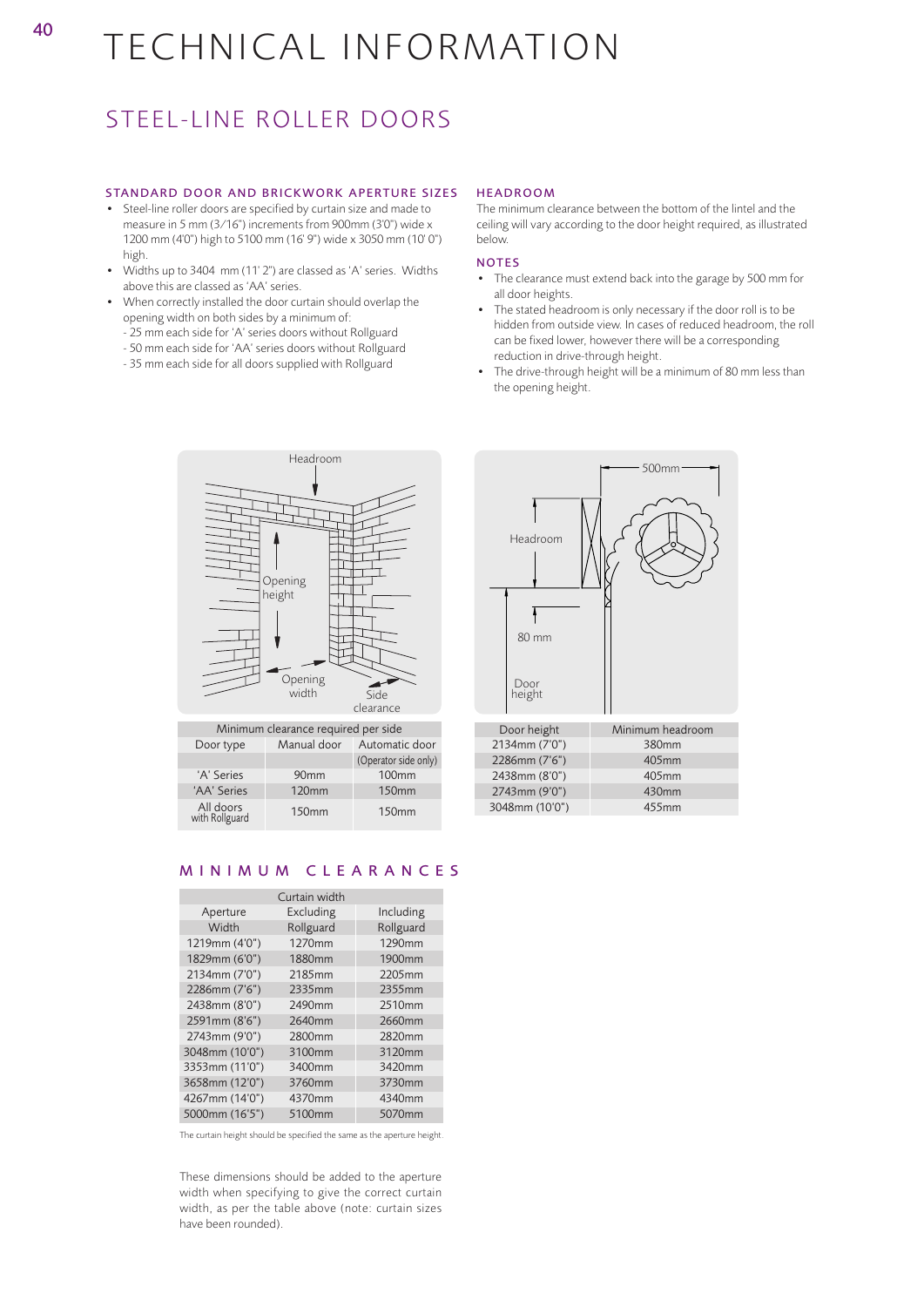### THERMAGLIDE ROLLER DOORS

#### FITTING WITHIN THE APERTURE **(between walls or between reveal)**



FITTING BEHIND THE APERTURE





#### FIXING OPTIONS **Behind the aperture**









#### NOTES

For this type of installation we strongly recommend that a fascia plate is fitted, this will cover and protect the axle assembly and give added security. Available in various colours and cut to length to suit your installation.



With headroom less than T=270mm/300mm

#### SIDE CLEARANCE

Thermaglide: 70mm or 95mm is required only if the guides are to be fully concealed. (70mm for door sizes up to 9sqm, 95mm for door sizes up to 13.5sqm. and 66mm for all Thermaglide55 doors). A minimum of 40mm is required to give sufficient room for fixing but a portion of the guide tracks will be visible.

#### HEADROOM

Thermaglide 270mm for door sizes up to 9sqm 300mm for door sizes up to 13.5sqm Thermaglide 55 205mm for all doors

#### **Within the aperture**





P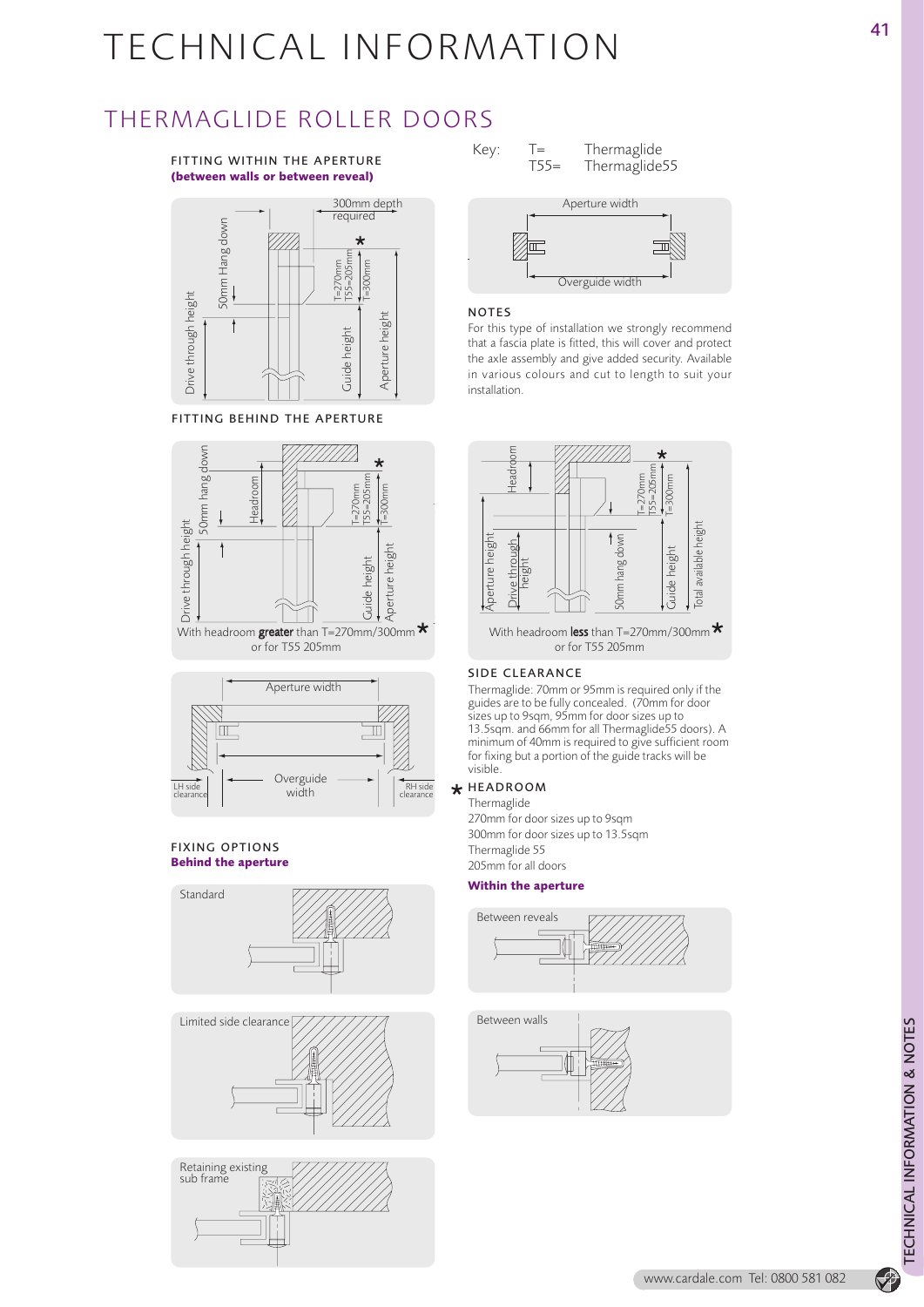#### INFORMATION FOR ALL DOORS

All products are sold subject to our standard conditions of sale, which are available on request and include the following:

#### PRICES

All orders are accepted on the understanding that the goods will be subject to the prices ruling at the time of delivery, unless other terms are specifically agreed. All prices are in £ sterling and exclude carriage and VAT.

#### PANEL CONFIGURATIONS

The proportions of the door's panel configurations may vary according to the actual size specified.

#### LOCK HANDLE POSITION

Lock handle position varies according to the design and the lifting gear type. As a general rule, lock handles are located two thirds of the way up SafeLift Trackless Canopy and one third of the way up Slideaway and vertically opening doors.

#### MADE TO MEASURE DOORS

Doors can be ordered in 1/2" increments.

#### DOOR DRAWINGS

Single door diagrams shown depict 7'0"x7'0" doors. Double door diagrams shown depict 14'0"x7'0" doors

#### **SPECIFICATION**

The Company reserves the right to make any alterations in design or manufacture without notification as is deemed necessary to ensure continual product development.

This document is intended for use as a price list only. For full product specifications and full details of extended product guarantees, please refer to the Cardale Range Guide or see our home page on the Internet at www.cardale.com. Alternatively, call us FREE on 0800 581082.

TIMBER DOORS

The Company accepts no liability for natural variations in colour, warping, swelling or shrinkage due to ordinary natural processes of ageing, fading or the effects of weather or climate or shrinkage, warping or swelling which could have been prevented by carrying out finishing and maintenance as recommended by the Company. All doors in the Futura, Heritage and Classic ranges are supplied complete with a two coat factory base coat stain treatment. These doors should be finished with a micro-porous stain, front and back, in accordance with the stain manufacturer's instructions immediately after fitting. Always follow the stain manufacturers guidelines.

Prior to fitting they must not be stored in direct sunlight or exposed to splashes or rain as colour fading and staining may occur respectively.

Fully finished timber doors should be re-stained approximately every four years.

Please note that timber is a beautiful material with naturally occurring colour and grain variations. Please tell us if you require matching pairs as we will do our best to match both doors.

#### GRP DOORS

GRP by definition, is manufactured from translucent strands of glass. This characteristic may occasionally show itself in translucency of the panel under bright external conditions when viewed from inside with the door closed, but this does not represent a defect in the construction or strength of the door.

Please note that our GRP doors are handcrafted. This may result in shade variations. Please tell us if you require doors to match and we will do our best to achieve as close a door match as possible.

#### SIDE HINGED DOORS & PERSONNEL DOORS

All doors will be supplied with locking and lock holes unless specified otherwise on order.

#### THERMAGLIDE

Due to manufacturing processes the bottom lath may vary in colour from the rest of the door. Teak doors are supplied with a solid brown bottom lath. Your door will be Made to Measure to suit the dimensions given.

### SECTIONAL

Opening size given on the assumption that doors are fitted behind the reveal. Doors can be fitted within the reveal but care must be taken with ordering size. Doors are not suitable for on site cut down. Preparation and slide cover plate for emergency external unlocking supplied as standard. Woodgrain laminate doors with glazing are supplied with brown window frames. RAL window frames are supplied in white RAL 9016 unless an alternative RAL colour is specified at the time of order.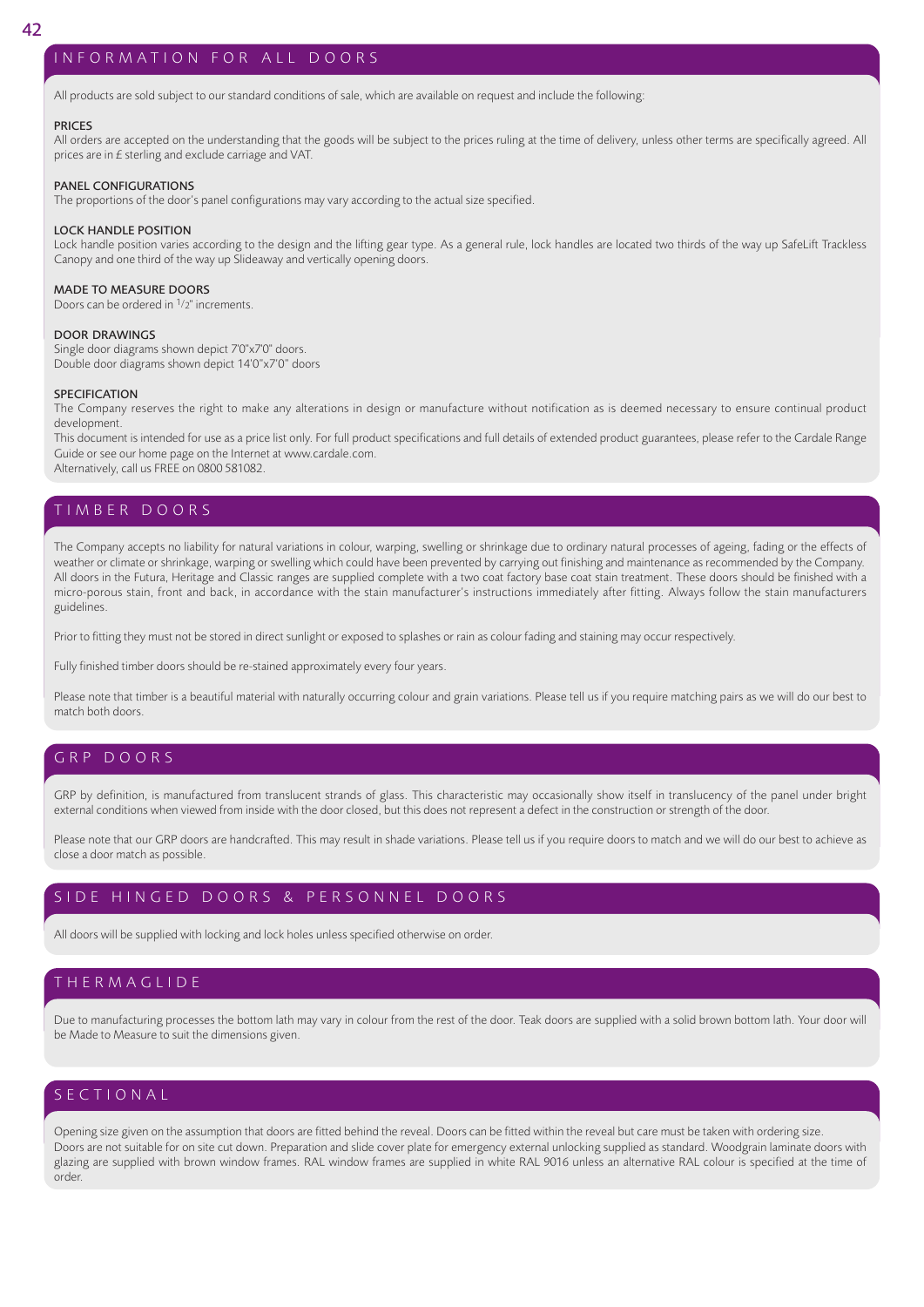#### DELIVERY CHARGES

#### ALL DOORS

Delivery charges per door:

 $1$  Door = £45.00 NET  $2$  Doors = £37.50 NET  $3$  Doors + = \*free of charge

Mainland England, Scotland and Wales only. Northern Ireland, Channel Islands, Isle of Man, and export delivery – charges on application. Carriage charges and VAT to be added to all prices.

#### PRODUCT APPEARANCE

Garage doors should be inspected upon delivery and viewed in natural daylight (not direct sunlight) from a standard distance of 3 metres to view their overall appearance. From this distance the door panel should appear free from visible marks or distortion, stains, blemishes, indentations or scuffs.

#### STORAGE

Garage doors should be stored in their original packaging stood upright on flat ground. Avoid placing on stony or uneven surfaces. Doors should always be lifted and not dragged into place. Do not rest doors against each other without first placing protective packaging in between. Install as soon as possible once the goods have arrived on site.

#### CARE & MAINTENANCE ALL DOORS

Periodically clean the door panel using warm water and a soft cloth or sponge before allowing to dry naturally. Never use detergent, abrasive, caustic or solvent based cleaners as they may damage the door surface. Bird droppings should be removed immediately as these can be particularly caustic.

All doors should be operated and maintained in line with manufacturers instructions - see operating and maintenance instructions supplied with your door. For further copies visit www.cardale .com

#### CARDALE SERVICE PASSPORT

A Service Passport is supplied with every Cardale door installed. This document contains information on how to look after your door, with a Service Record section of the passport provided to record each time your door receives regular routine servicing.

In the unlikely event of a warranty claim, this document, if kept up to date and used correctly, can help to show that your door has been regularly serviced and properly maintained in accordance with warranty conditions.



### CUSTOMER NOTES

 $\bigcirc$